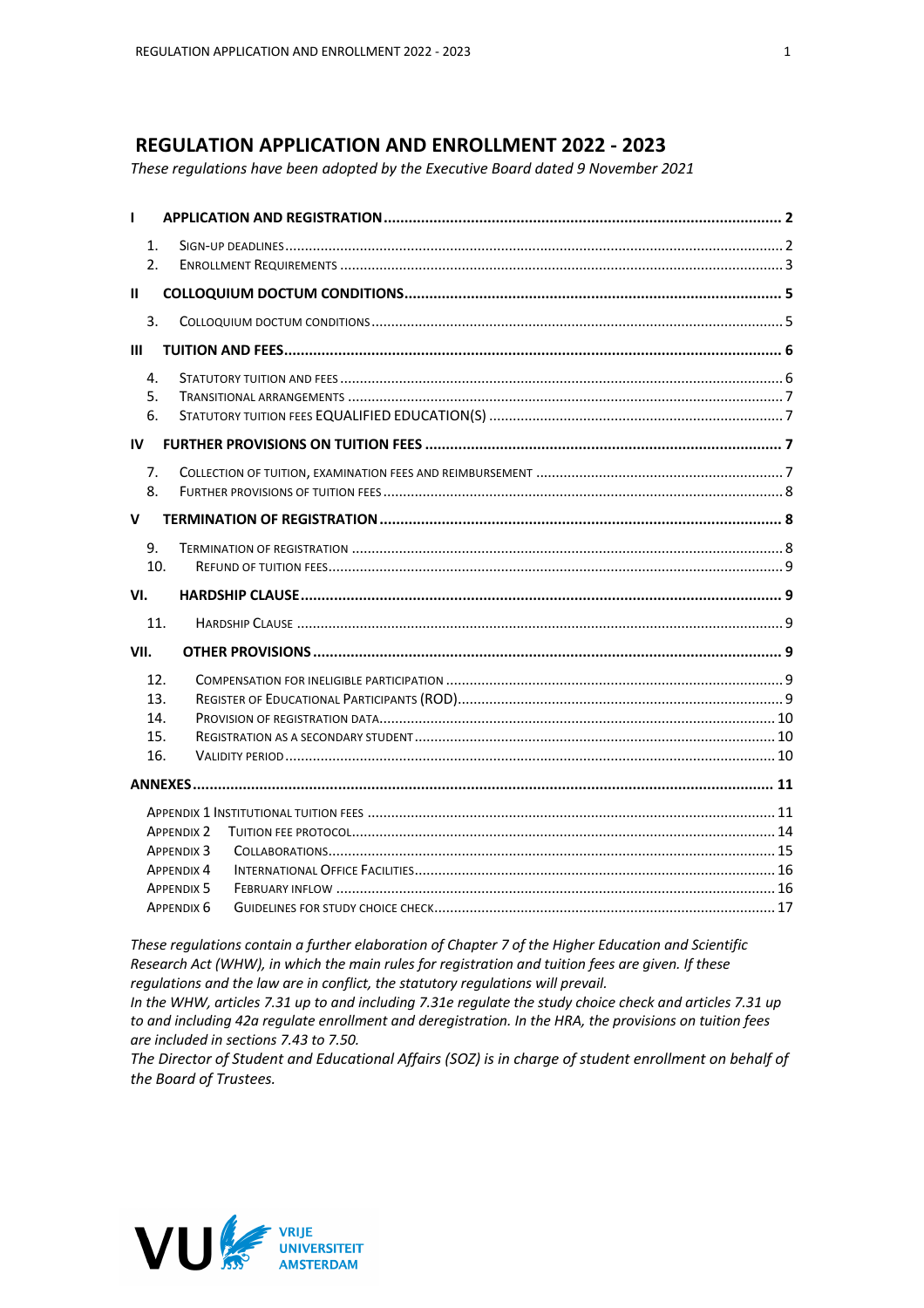# **I APPLICATION AND REGISTRATION**

#### **1. SIGN-UP DEADLINES**

#### **1.1 APPLICATION DEADLINES FOR INFLOW AS OF 1 SEPTEMBER 2022**

- 1. For purposes of initial enrollment in an undergraduate program, the following application dates apply:
	- a. International candidates wishing to use services (Appendix 4 International Office Facilities) of the International Office: sign up by April 1.
	- b. Numerus fixus programs (Biomedical Sciences, Criminology, Medicine, Psychology, Dentistry): apply through January 15.
	- c. Selection courses (Law in Society, Liberal Arts and Sciences, Phylosophy, Politics and Economics): apply through May 1.
	- d. Other courses: sign up through May 1.
- 2. For purposes of initial enrollment in a master's program, the following application dates apply:
	- a. International candidates wishing to use services (Appendix 4 International Office Facilities) of the International Office: sign up by April 1.
	- b. Applicants with non-VU bachelor's degrees: apply through May 31.
	- c. Applicants with a VU bachelor's degree prior to graduation: apply through August 31.
	- d. Teacher of VHO training: sign up before May 1.

## **1.2 APPLICATION DEADLINES INFLOW AS OF FEBRUARY 1, 2023**

A limited number of master's degree programs have an enrollment date of February 1, 2023 (Appendix 5: Programs with a February enrollment)

For purposes of initial enrollment in a master's program, the following application dates apply:

- a. International candidates wishing to use services (Appendix 4 International Office Facilities) of the International Office: sign up until November 1.
- b. Applicants with non-VU bachelor's degrees: apply through November 1.
- c. Applicants with a VU bachelor's degree prior to graduation: apply through January 31.
- d. VHO teacher training: application until 1 November

#### **1.3 APPLICATION DEADLINES FOR MASTER'S DEGREE PROGRAMS IN MEDICINE**

Interim enrollment Master of Medicine: In deviation from article 1.1 and 1.2, a candidate may terminate enrollment during the academic year and re-enroll in the same academic year if the waiting period between internships and/or clerkships is two months or more.

#### **1.4 REGISTRATION DEADLINES PREMASTER PROGRAM**

Registration for the premaster program is done through Studielink until May 31. With the exception of:

International candidates wishing to use services (Appendix 4 International Office Facilities) of the International Office: sign up by April 1.

School of Business and Economics premaster programs, these start on February 1. Application no later than January 31.

Application for the VUmc Zigma premaster program until January 15 is via the website of this premaster program. In a period to be determined, Studielink will be opened for selected candidates.

Application for the VUmc Lateral Entry Program in Medicine for Dentists will be through the website of this premaster program until January 1. In a period to be determined, Studielink will be opened for selected candidates.

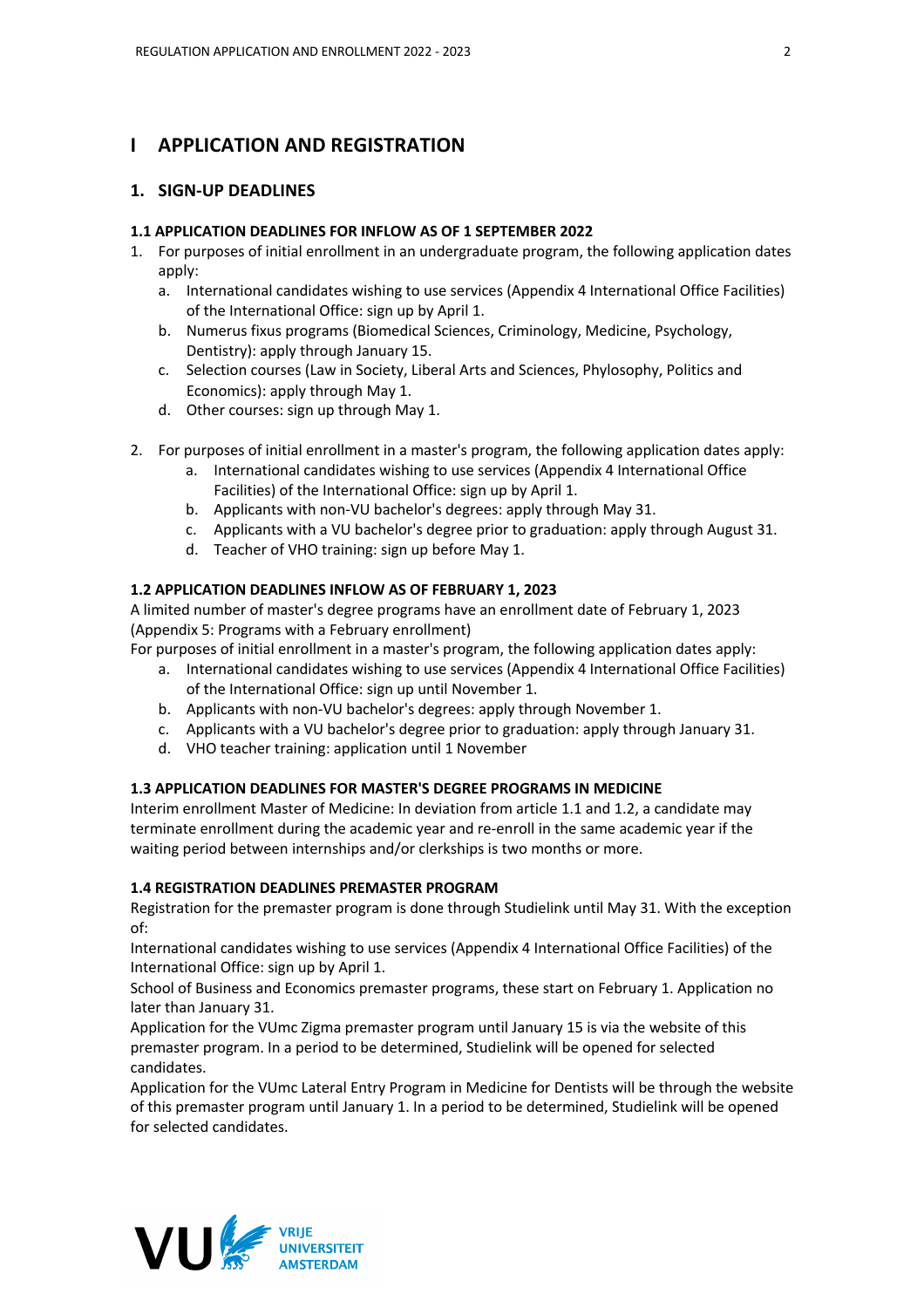### **2. ENROLLMENT REQUIREMENTS**

The enrollment requirements in these regulations apply to first-time enrollments and reenrollments in undergraduate and graduate programs.

The Director of Student and Educational Affairs (SOZ) is in charge of student enrollment on behalf of the Board of Trustees.

Where applicable, the person must have fulfilled one or more of the following conditions before registration can be made:

- a. Tuition or examination fees due in previous academic years but not yet paid have been paid;
- b. The compensation referred to in section 15.2 HRA, due to attending education or taking examinations without valid registration, has been paid.

#### **2.1 FIRST ENROLLMENT BACHELOR**

- 1. For purposes of initial enrollment in an undergraduate program, the following enrollment requirements apply:
	- a. Application: Application for enrollment in the desired programme submitted via Studielink before the application deadline for the programme as referred to in article 1.1 and 1.2;
	- b. Completion of application VU portal: The application in the VU portal is completed before the application deadline of the program (attachment);
	- c. Verification person EEA (European Economic Area) nationality: a copy of the valid passport/identity card (if verification via Studielink is not possible);
	- d. Verification Non-EEA nationality:
		- A copy of valid passport (if verification via Studielink is not possible) and
		- Proof that the candidate, on the first day of training, is lawfully resident in the Netherlands:
			- A copy of the front and back of a valid residence permit or permit to settle or
			- A copy of the proof of payment and the receipt of the application for the residence permit or
			- A copy of an application for renewal of a residence permit; an acknowledgement of receipt from the Immigration and Naturalization Service (IND) or
			- A copy of the extract from the Basic Registration of Persons (BRP) or
			- A copy of the valid passport with the MVV sticker (Authorization for Temporary Stay);
	- e. Verification of prior education: A copy of the prior education that grants admission (if verification via Studielink is not possible);
	- f. Admission Certificate (Admission): Positive admission decision (digital) from the Admissions Committee;
	- g. Payment of tuition fees: The tuition fees are paid in accordance with the further provisions on tuition fees and fees (article 8);
	- h. Verification additional requirements: Proof that additional admission and language requirements (if any) have been met;
	- i. VU Study Check: The candidate has participated in the VU Study Check in accordance with the VU Study Check Guidelines (Appendix 6 Study Check Guidelines);
	- j. Acceptance of offered place: If the interested party has participated in the selection for a numerus fixus program and has received a certificate of admission, within two weeks of the issuance of the certificate of admission and
	- k. Completion of Enrollment Request: All enrollment requirements are met no later than August 31, 2022, or if the request is for enrollment in a numerus fixus program and the applicant has received a certificate of admission, within two weeks of the issuance of the certificate of admission.

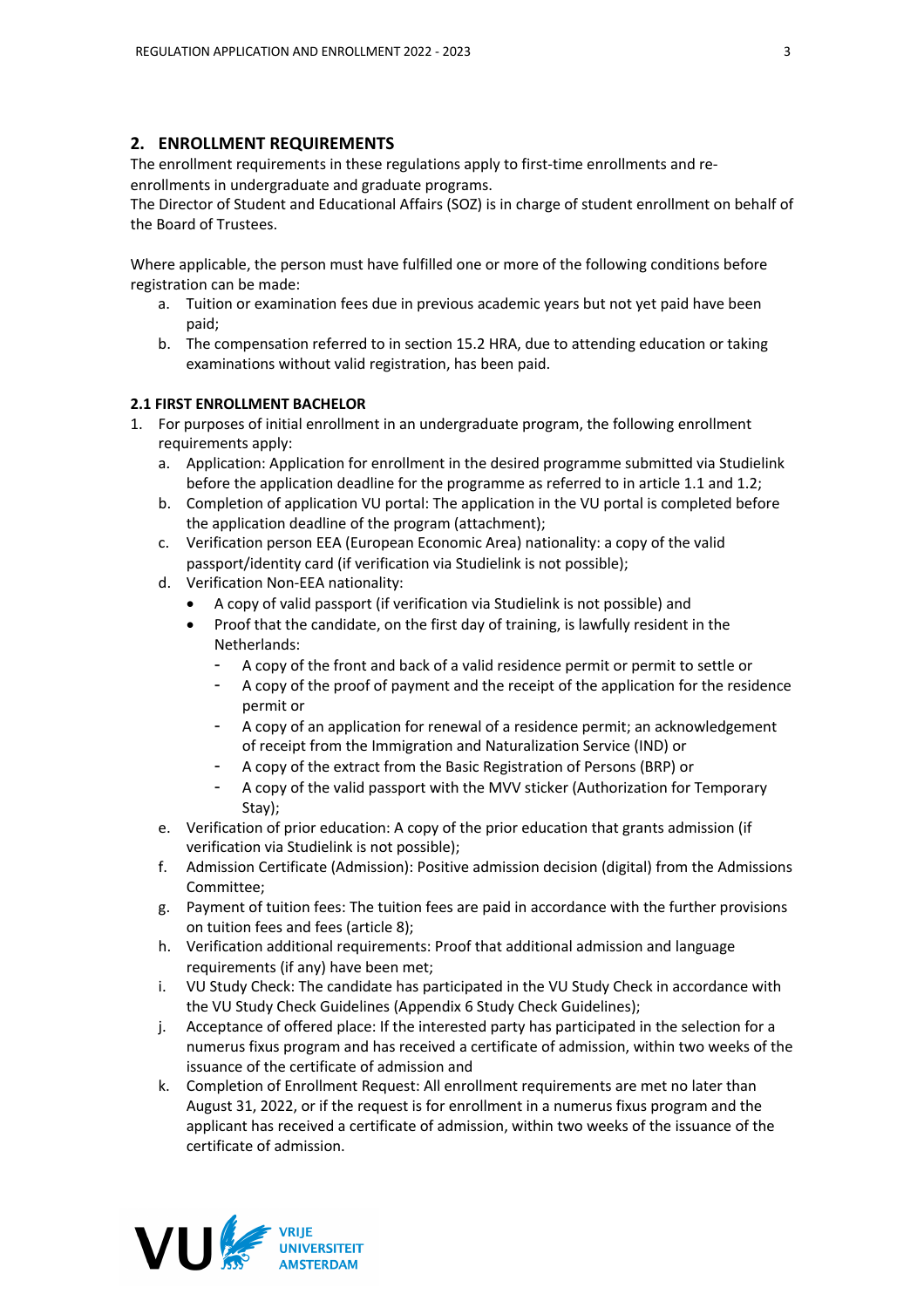#### **2.2 FIRST ENROLLMENT MASTER**

- 1. For purposes of initial enrollment in a master's degree program, the following enrollment requirements apply:
	- a. Application for a bachelor's degree obtained elsewhere: Application for enrollment in the desired programme has been submitted via Studielink before the application deadline of the programme mentioned in (article I.1);
	- b. Application for a (bachelor's) programme obtained at the VU: The application for registration for the desired programme must be submitted via Studielink before the application deadline for the programme (article I.1);
	- c. Completion of application VU-portal: The application in the VU-portal is completed before the application deadline of the program mentioned in article 1;
	- d. Verification person EEA (European Economic Area) nationality: a copy of the valid passport/identity card (if verification via Studielink is not possible);
	- e. Verification Non-EEA nationality:
		- A copy of valid passport (if verification via Studielink is not possible) and
		- Proof that the candidate, on the first day of training, is lawfully resident in the Netherlands:
			- A copy of the front and back of a valid residence permit or permit to settle or
			- A copy of the proof of payment and the receipt of the application for the residence permit or
			- A copy of an application for renewal of a residence permit; an acknowledgement of receipt from the Immigration and Naturalization Service (IND) or
			- A copy of the extract from the Basic Registration of Persons (BRP) or
			- A copy of the valid passport with the MVV sticker (Authorization for Temporary Stay);
	- f. Verification of prior education: A copy of the prior education that grants admission (if verification via Studielink is not possible);
	- g. Certificate of Admission (Admission): A certificate of admission issued by or on behalf of the Faculty Board/Dean, which establishes that the candidate:
		- 1. Possesses an admitting bachelor's degree or doctoral certificate and
		- 2. Has met the other requirements for admission set out in the Education and Examination Regulations and
		- 3. Has fulfilled the conditions mentioned in article 1 and 2.
	- h. Payment of tuition fees: The tuition fees are paid in accordance with the further provisions on tuition fees and fees (articles 7 and 8);
	- i. Verification additional requirements: Proof that additional admission and language requirements (if any) have been met;
	- j. Finalize request for enrollment: All enrollment requirements are met by August 31, 2022.

### **2.3 UPPER YEAR BACHELOR**

For purposes of re-enrolling in a bachelor's or master's degree program, the following conditions apply:

- a. Application: Application for (re-)enrollment in the desired programme has been submitted, via Studielink, before 31 August 2021;
- b. Payment of tuition fees: The tuition fees are paid in accordance with the further provisions on tuition fees and fees (articles 7 and 8);
- c. Positive Binding Study Advice (BSA) Bachelor's Program: Student has received a positive BSA from the Examination Board of the program at the start of the second year of the program;
- d. Finalize request for enrollment: All enrollment requirements are met by August 31, 2021.
- e. If a request for enrollment is for entry into a higher year of a numerus fixus program, proof

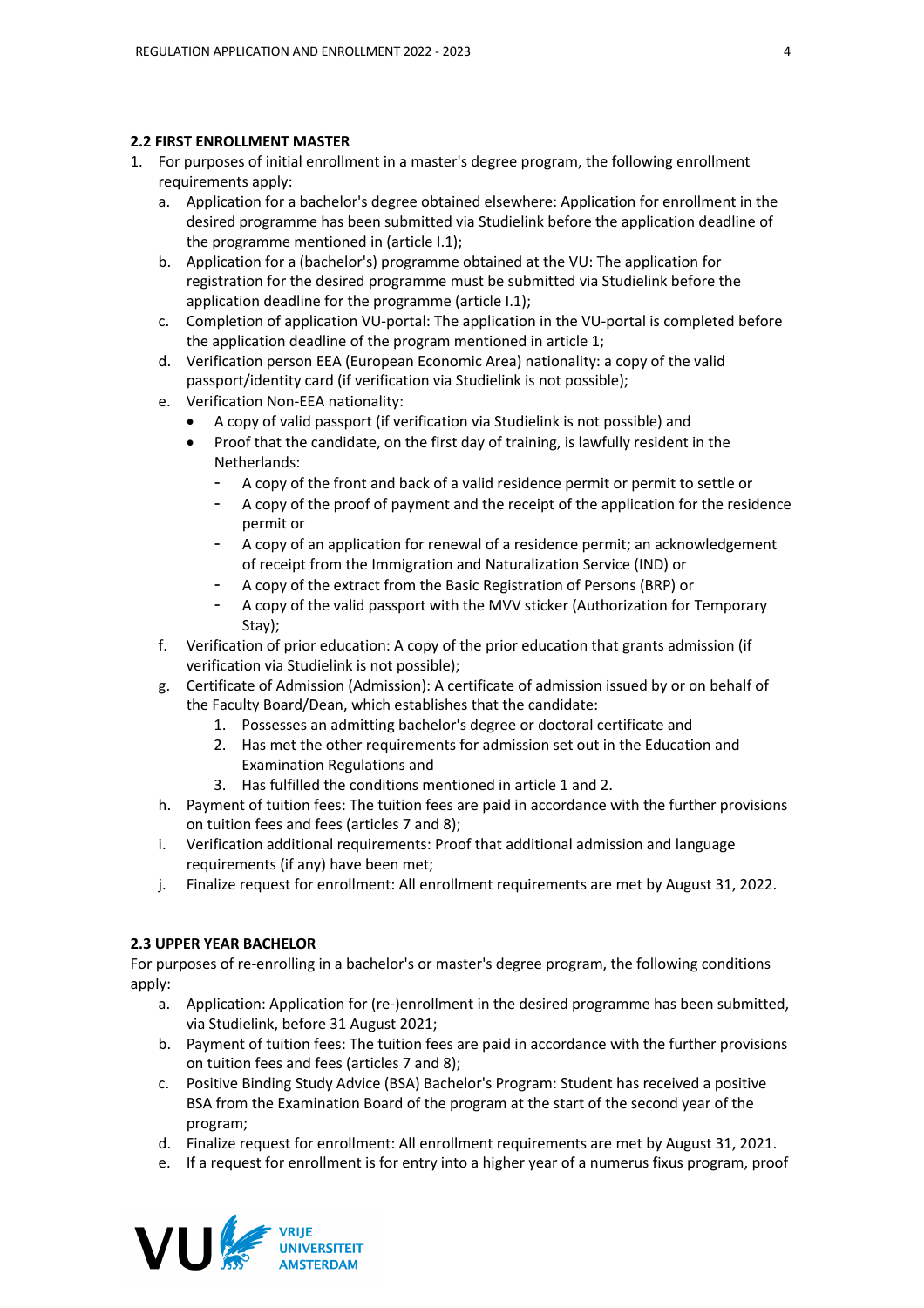must be submitted that the student has met at least the requirements for a positive recommendation of study elsewhere for the same or a program designated as related.

#### **2.4 HIGHER YEAR MASTER**

For purposes of re-enrolling in a master's program, the following conditions apply:

- a. Application: Application for (re-)enrollment in the desired programme has been submitted, via Studielink, before 31 August 2021;
- b. Payment of tuition fees: The tuition fees are paid in accordance with the further provisions on tuition fees and fees (articles 7 and 8);
- c. Interim enrollment Master of Medicine: In deviation from paragraph a, a student who is enrolled in the Master of Medicine program may terminate his/her enrollment during the academic year and re-enroll in the same academic year if the waiting period between internships and/or clerkships is two months or more. In this case, all registration requirements must be met before the start date;
- d. Finalize request for enrollment: All enrollment requirements are met by August 31, 2021.

#### **2.5 PREMASTER PROGRAM**

- 1. For the purpose of enrollment in a premaster program, the following enrollment requirements apply:
	- a. Application: A request for registration for the desired premaster program has been submitted via Studielink before the application deadline of the program as mentioned in article 1.4;
	- b. Completion of application VU portal: The application in the VU portal is completed before the application deadline of the program;
	- c. Verification person EEA (European Economic Area) nationality: a copy of the valid passport/identity card (if verification via Studielink is not possible);
	- d. Verification Non-EEA nationality:
		- A copy of valid passport (if verification via Studielink is not possible) and
		- Proof that the candidate, on the first day of training, is lawfully resident in the Netherlands:
			- A copy of the front and back of a valid residence permit or permit to settle or
			- A copy of the proof of payment and the receipt of the application for the residence permit or
			- A copy of an application for renewal of a residence permit; an acknowledgement of receipt from the Immigration and Naturalization Service (IND) or
			- A copy of the extract from the Basic Registration of Persons (BRP) or
			- A copy of the valid passport with the MVV sticker (Authorization for Temporary Stay);
	- e. Verification of prior education: A copy of the prior education that grants admission (if verification via Studielink is not possible);
	- f. Admission Certificate (Admission): Positive admission decision (digital) from the Admissions Committee;
	- g. Payment of fee: The fee is paid in accordance with the further provisions on tuition fees and fees (article 8);
	- h. Finalize request for enrollment: All enrollment requirements are met by August 31, 2022.

# **II COLLOQUIUM DOCTUM CONDITIONS**

### **3. COLLOQUIUM DOCTUM CONDITIONS**

1. A candidate may be exempted from the statutory prerequisite for a bachelor program if he

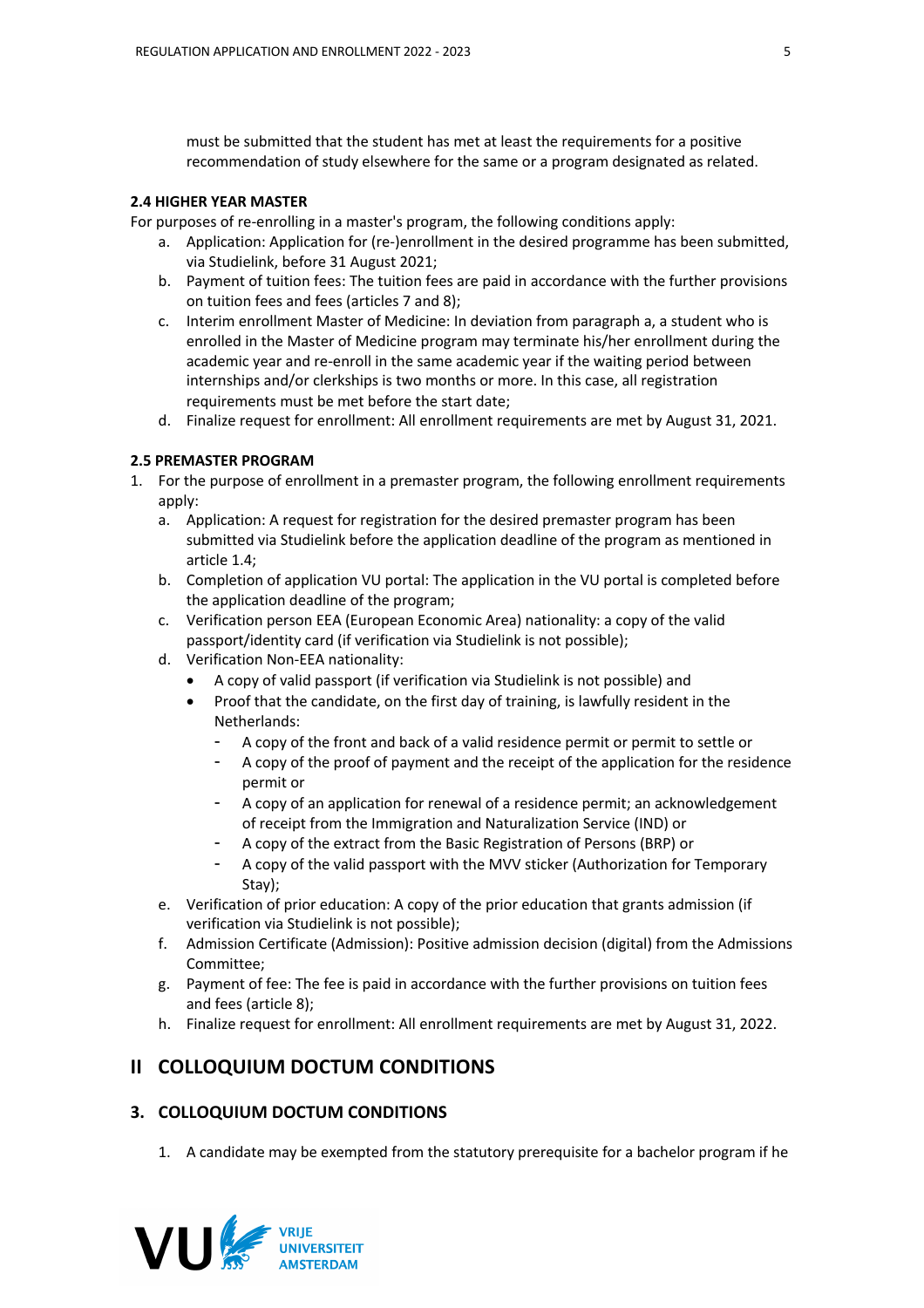has successfully completed the colloquium doctum applicable to him. At the time of taking the colloquium doctum, the person in question must be 21 years of age or older.

- 2. The age limit of 21 years may be deviated from by the Executive Board at the request of the individual with a non-Dutch previous education if the individual
	- a. Possesses a foreign diploma that gives access to scientific education in his own country or
	- b. Cannot provide proof of a degree due to severe circumstances in the country of origin, as in the case of refugees.
- 3. A candidate who has successfully completed the colloquium doctum shall not be enrolled until he has demonstrated his mastery of the language of instruction of the chosen program (Dutch or English) to the extent that the instruction can be successfully followed.
- 4. Admission based on a colloquium doctum is only valid for the academic year after the colloquium doctum was taken and only gives admission to the program, to which the colloquium doctum was taken.

# **III TUITION AND FEES**

### **4. STATUTORY TUITION AND FEES**

#### **4.1 LEGISLATION ON TUITION FEES FOR BACHELOR'S AND MASTER'S DEGREE PROGRAMS**

- 1. Eligible to pay the statutory tuition fee are those who:
	- a. Have the nationality of one of the EU countries, Norway, Switzerland, Iceland, Liechtenstein or Suriname or those who can present a residence permit that meets the nationality requirements for the statutory tuition fee and
	- b. Have not obtained a (government funded) degree of the same level (bachelor or master) since September 1, 1991 in the Netherlands or
	- c. Have not earned a (government-funded) doctoral degree since September 1, 1991 (this counts as a bachelor's and master's degree combined)
- 2. The statutory tuition for
	- a. A full-time, part-time or dual course is €2,209.
	- b. Those who are enrolling for the first time in a program in Higher Education and meet all the requirements for the statutory tuition fee, the reduced tuition fee is  $£1,105.$
	- c. Those who are enrolling for the first time in a bachelor's program in Higher Education and meet all the requirements for the statutory tuition fee will pay the reduced tuition fee of €1,105.
- 3. The statutory tuition for
	- a. The joint degree bachelor's program in Liberal Arts and Sciences (AUC) is \$4,610.
	- b. Those who are enrolling in Higher Education for the first time, for the joint degree bachelor program Liberal Arts and Sciences (AUC) and meet all the requirements for the statutory tuition fee, will pay the reduced tuition fee of €3,505.
- 4. The statutory tuition for
	- a. The undergraduate course in Philosophy, Politics and Economics is €4,270. Those who are enrolling in Higher Education for the first time, for the Bachelor's program in Philosophy, Politics and Economics and meet all the requirements for the statutory tuition fee, will pay the reduced tuition fee of €3,165.
- 5. Those who do not meet all the conditions for the statutory tuition fee, as mentioned in paragraph 1, shall be liable for the institutional tuition fee, as listed in Appendix 1 (Rates for institutional tuition fees).

#### **4.2 COSTS OF PREMASTER PROGRAMS**

1. The fee for a premaster program amounts to a maximum of a proportional part of the statutory tuition fee, with a maximum of the statutory tuition fee. The fee is € 36.80 per EC and € 1105

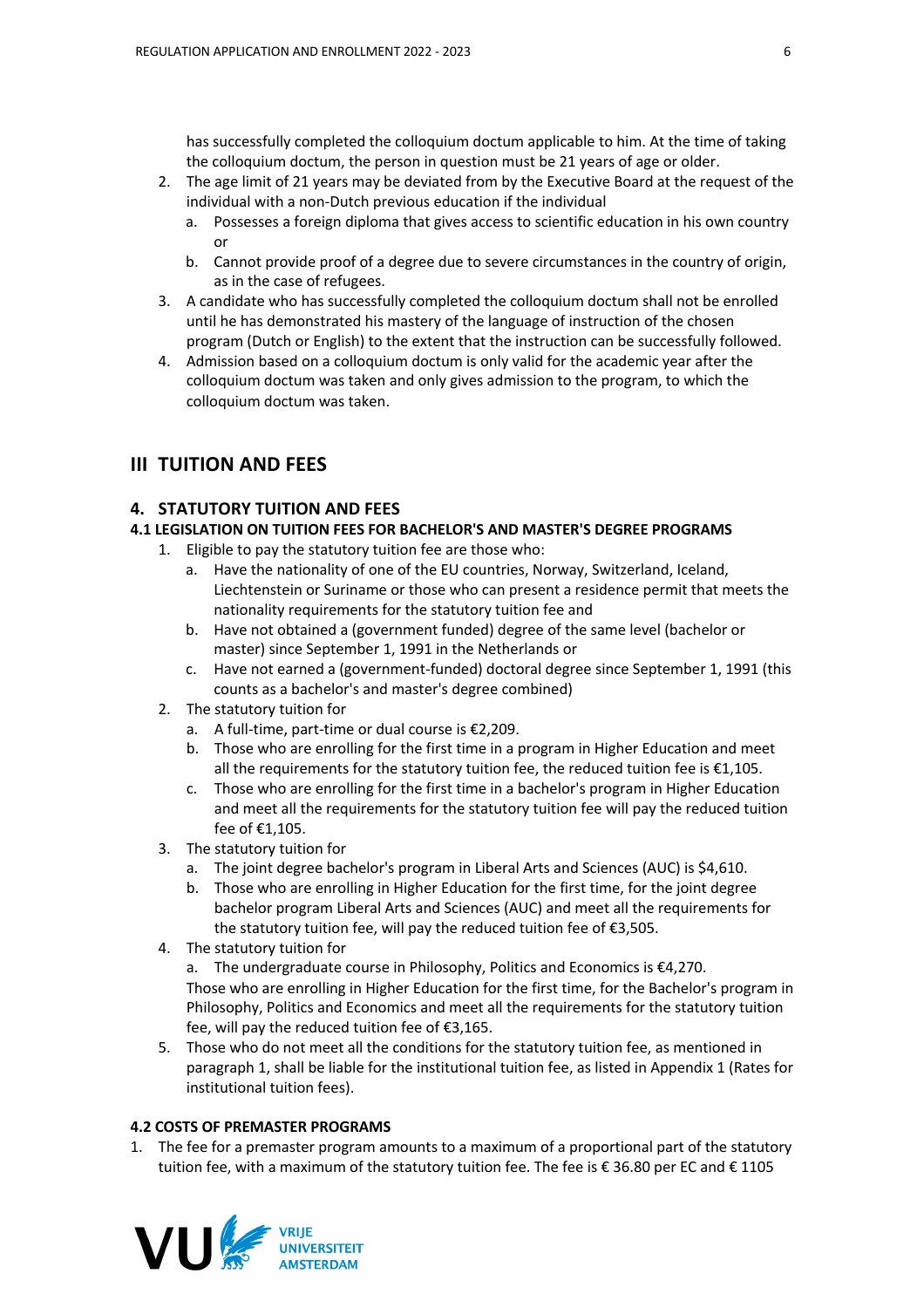for a program of 30 EC.

- 2. Premaster students are exempt from the fee mentioned in paragraph 1 if they are registered as students at VU or another institution of higher education for the same academic year and pay statutory tuition fees.
- 3. After registering for the premaster program, the premaster student is at all times obliged to pay the costs thereof. Restitution is not possible.

## **5. TRANSITIONAL ARRANGEMENTS**

### **5.1 TRANSITIONAL REGULATION OF INSTITUTIONAL TARIFFS 2020**

- 1. Full-time students who were enrolled in one of the following programs on September 1, 2019, will pay the transitional fee as listed in Appendix 1 (Institutional Tuition Fee Rates) for the nominal duration of study + 1 year, counting from the time of entry:
	- a. Joint degree bachelor's program in Theology
	- b. Bachelor of Dentistry
	- c. Master's degree in Dentistry
- 2. Part-time students who were enrolled in the bachelor's program in Theology (joint degree) on September 1, 2019, will pay the transitional fee as listed in Appendix 1 (institutional tuition fee rates) for twice the nominal study duration + 1 year, counting from the time of admission

## **5.2 TRANSITIONAL REGULATION OF INSTITUTIONAL TARIFFS 2021**

- 1. Expired.
- 2. Part-time students who were enrolled in one of the following programs on September 1, 2019, will pay the transitional fee as listed in Appendix 1 (institutional tuition fees rates) for twice the nominal study duration + 1 year, counting from the time of entry
	- a. One-year master's program combined with non-EEA institution fees
	- b. ACASA degree program in conjunction with  $^{2nd}$  degree tuition rate (B Archaeology; B Greek and Latin Language and Culture; B Antiquities; M Archaeology; M Antiquities Studies)

## **6. STATUTORY TUITION FEES EQUALLY FOLLOWED COURSE(S)**

A student who has enrolled in a subsequent program prior to the completion of his/her first program shall pay the statutory tuition for that subsequent program, provided that enrollment is not interrupted. This does not apply when a student begins a third or subsequent program after the first program has been completed.

# **IV FURTHER PROVISIONS ON TUITION**

## **7. COLLECTION OF TUITION, EXAMINATION FEES AND REIMBURSEMENT**

- 1. Tuition or fees may be paid by:
	- a. Payment in a lump sum, whether or not by proxy or
	- b. Spread payment, by issuing an irrevocable power of attorney for spread (digital) payment. Collection takes place in five installments.
- 2. Tuition can be paid by submitting a Proof of Paid Tuition (BBC).
- 3. Administration fee
	- a. No administration fee will be charged for lump sum payments.
	- b. The administration fee for payment in instalments is set at  $\epsilon$  24.00 per year and must be paid in advance.
- 4. Appendix 3 'Protocol on Collection of Tuition Fees' applies.

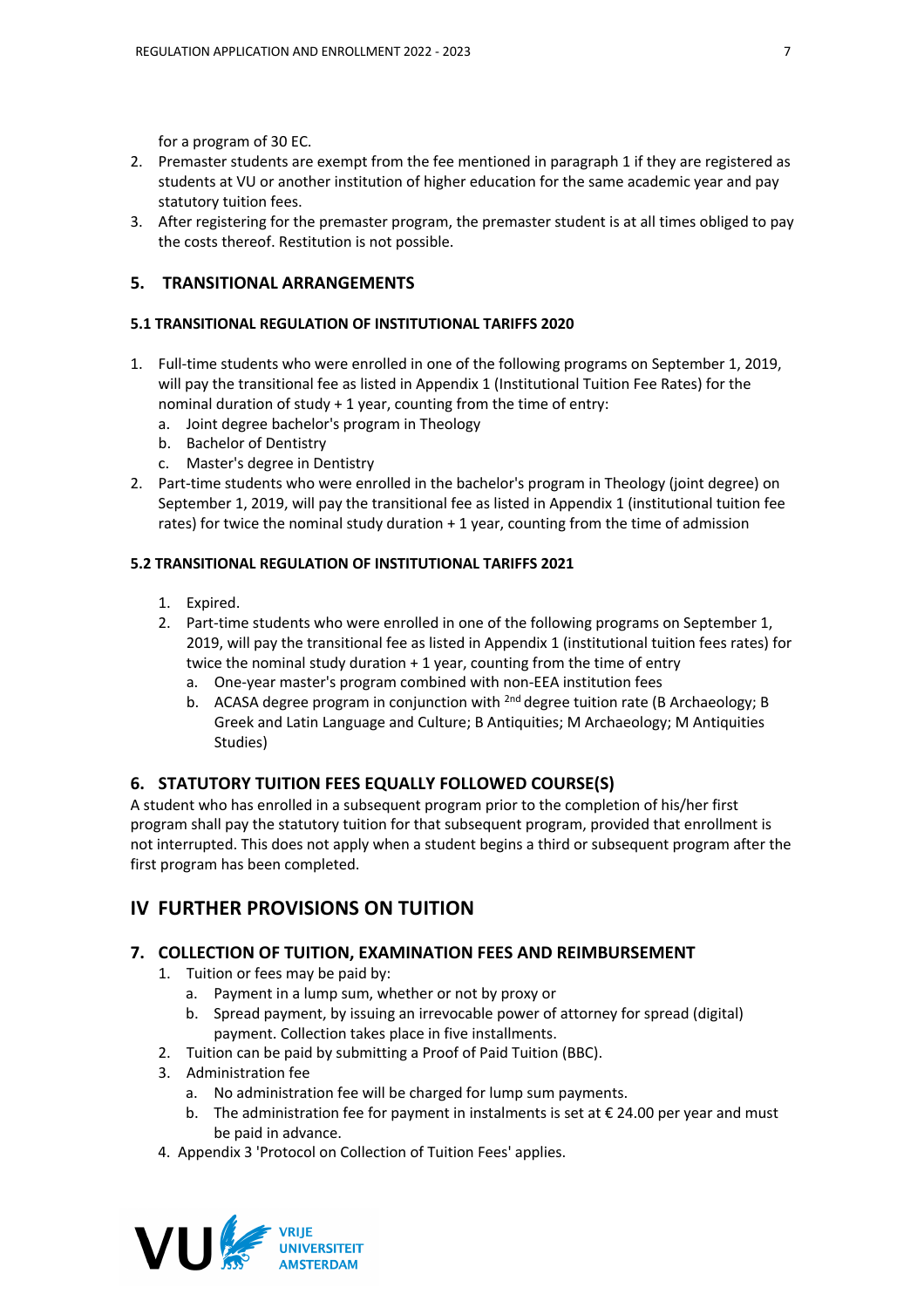#### **8. FURTHER PROVISIONS TUITION FEES**

- 1. Reduction of tuition fees
	- a. When enrolling as a student after September 1, the tuition per academic year will be reduced by one-twelfth for each month the student is not enrolled.
	- b. When registering as an external student, no reduction or refund of examination fees is possible, not even when registering in the course of the academic year or when deregistering prematurely.
- 2. Payment of tuition when there is more than one enrollment:
	- a. If the enrollment involves more than one program at VU for which the statutory fee is payable, the student will be required to pay tuition once (the highest);
	- b. If the enrollment involves more than one program at different institutions of higher education and student owes the statutory tuition fee, exemption from the statutory tuition fee will be granted for the enrollment of the second program at the Free University unless the amount paid or payable for the first enrollment is less.
	- c. In the event that a second enrollment at the Vrije Universiteit is required, as referred to in 2b, no reduction or exemption shall take place on the grounds of tuition fees paid elsewhere if the student owes the Vrije Universiteit the institutional tuition fees or examination fees extraneus;
	- d. If the enrollment involves more than one program at VU for which the institutional tuition is due, the student will owe the institutional tuition for each program.

# **V TERMINATION OF REGISTRATION**

## **9. TERMINATION OF REGISTRATION**

- 1. Each enrollment ends by operation of law on the last day of the academic year.
- 2. Enrollment may also be terminated in the following ways
	- a. At the student's request (via Studielink) with effect from the first of the month following the month in which the request was submitted. The person concerned may not re-enrol in the same academic year, with the exception of those to whom article 2a and b apply;
	- b. If it proves impossible to collect the tuition fees owed from the account for which an irrevocable authorisation has been issued, the director of SOZ shall terminate the enrollment with effect from the second month following the reminder. If the student wishes to remain enrolled, he/she will be given the opportunity to pay the amount due in one go within four weeks of the collection date. Appendix 3 (Protocol on the collection of tuition fees) applies;
	- c. Upon the death of a student effective the first month following the student's death.
- 3. Upon termination of enrollment where a certificate of enrollment has been issued, the other institution will be notified of the deregistration at VU. It is the student's responsibility to terminate enrollment at the other institution in a timely manner.
- 4. The VU Executive Board may terminate a student's enrollment on the recommendation of the examination board or the faculty board, after careful consideration of the interests of the student and of the VU, if the student has demonstrated by his conduct or remarks that he is unfit to pursue one or more professions for which the program or the preparation for that profession trained him.
- 5. The VU Executive Board may terminate a student's enrollment upon the recommendation of the appropriate examination committee and upon the request of the Faculty Board, if serious fraud by the student has been established.

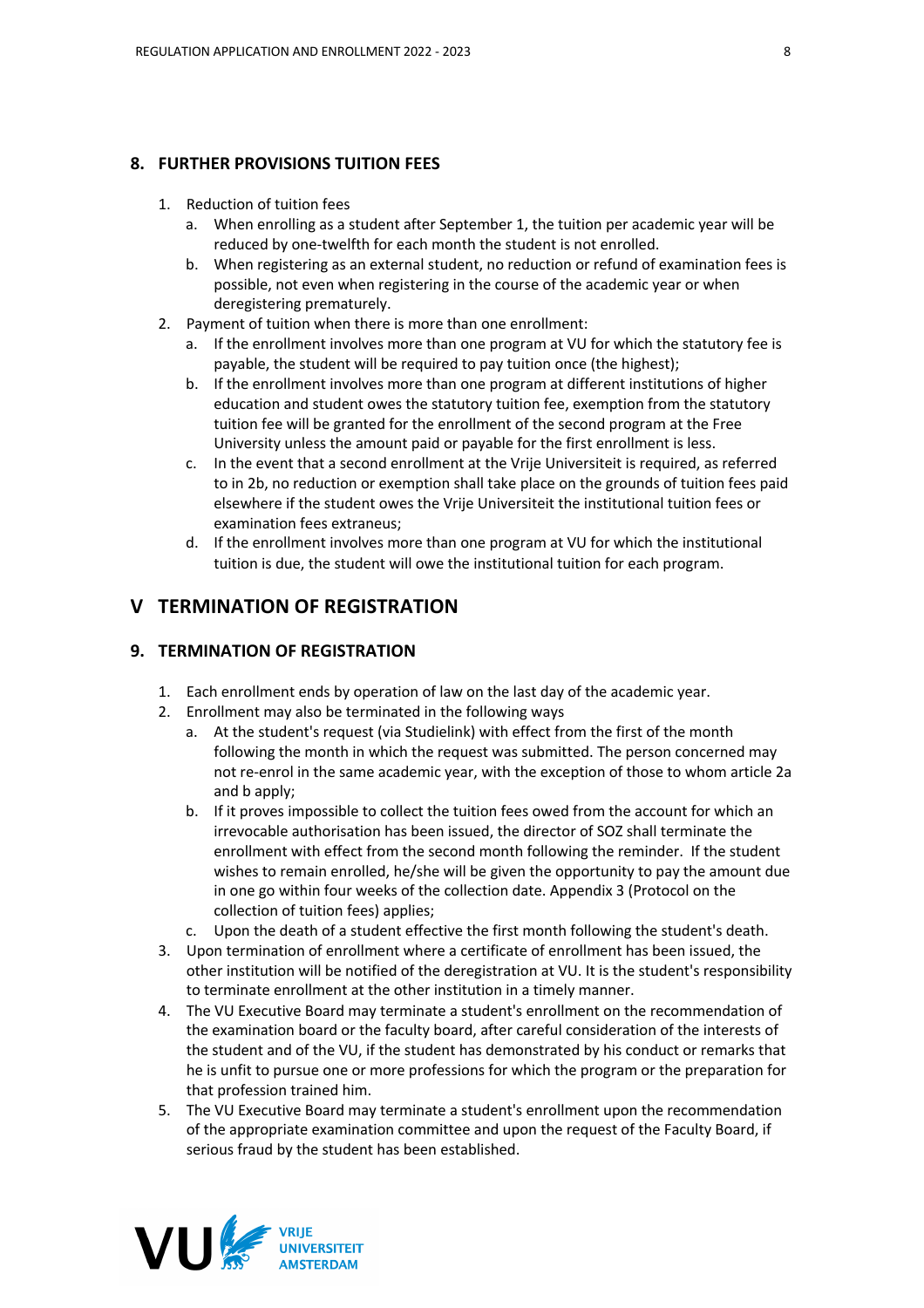6. The VU Executive Board may terminate a student's enrollment at the request of the Faculty Board if the student has engaged in very serious misconduct toward VU employees or students.

## **10. TUITION REFUND**

- 1. Applications for the refunding of tuition fees shall only be granted in the event of deregistration in accordance with the provisions of article 9, paragraph 2, under a (termination of registration) of these Regulations. The decision to refund tuition fees will, if possible, be communicated to the applicant at the same time as the decision to terminate registration.
- 2. If Section 12(2)(c) applies, the next of kin will be refunded the remainder of the tuition fee upon notification of the student's death.
- 3. A decision on a request shall, as a rule, be made within one month of receipt, but in any event before December 31 of the calendar year in which the end of the academic year in question falls.
- 4. Upon termination of enrollment, tuition will be refunded in the amount of 1/12 for each month of the academic year that the student is no longer enrolled. Upon termination of enrollment on July 1 or August 1, no tuition will be refunded.
- 5. Refunds shall be made to the account from which the tuition payment was made.

# **VI.HARDSHIP CLAUSE**

### **11. HARDSHIP CLAUSE**

Where the application of this regulation leads to an unfairness of scale, the Director of SOZ may, on behalf of the Executive Board, deviate from this regulation in favour of the student. An appeal to the hardship clause must be submitted by the student as soon as possible via<br><sup>1</sup>studentenbalie@vu.nl, but no later than one month after the end of the academic year in question.

# **VII. OTHER PROVISIONS**

### **12. COMPENSATION FOR INELIGIBLE PARTICIPATION**

- 1. If it appears that a student has used educational or examination facilities without being enrolled, he or she will be notified that he or she owes the university compensation equal to one-twelfth of the institutional tuition fees for each month in which education was taken or examinations were taken, payable within 14 days of being sent.
- 2. The Director of SOZ shall be responsible for implementing the regulation regarding the collection of compensation for unauthorized attendance.

### **13. REGISTER OF EDUCATIONAL PARTICIPANTS (ROD).**

- 1. The Director of SOZ is responsible for providing information to the ROD.
- 2. The Director of SOZ is responsible for obtaining information from the ROD.

 $1$  Written evidence must accompany the request. The director of the Student Affairs Department will decide on the request within six weeks. Before the Director of Social Affairs takes a decision, the student will be given the opportunity to be heard and, if applicable, the relevant faculty board and/or the student dean will be asked for advice.

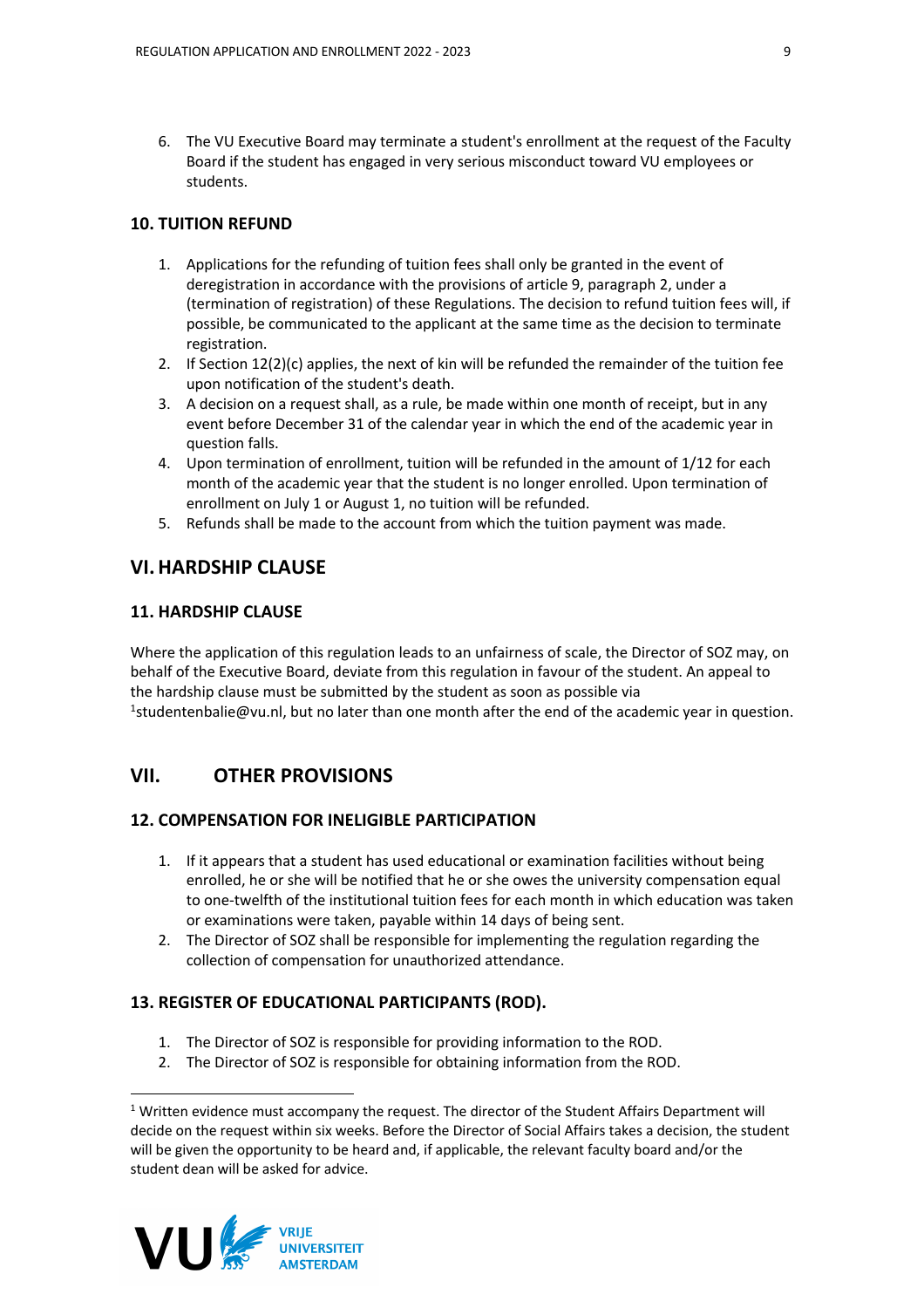## **14. PROVISION OF REGISTRATION DATA**

Registration data will only be provided in accordance with the General Data Protection Regulation.

## **15. REGISTRATION AS A SECONDARY STUDENT**

- 1. A person who wishes to take one or more course units at the Free University as part of a program at another university or college shall submit a request to do so through the Student Portal.
- 2. The request must be accompanied by:
	- a. A statement from the examining board of the first program that the course is being taken as part of that program and
	- b. Proof of paid tuition from the institution of first enrollment.
- 3. The relevant faculty board of the Free University must declare that there is no objection to registration as a secondary student.
- 4. Registration as a subsidiary student at the Free University may be denied
	- a. Based on capacity and/or insufficient prior knowledge on the part of the student;
	- b. If the adjunct student wishes to take undergraduate courses and is enrolled in the first program as a master's student;
	- c. If the secondary student can take similar courses at their own institution;
	- d. If the secondary student wishes to take courses that are not included on the Diploma Supplement of the first course;
	- e. If the number of EC taken as a secondary course is more than 20% of the number of EC of the own course.

## **16. VALIDITY PERIOD**

This Regulation is valid for the academic year 2022-2023, unless for parts of the Regulation the legal basis is changed or expires in the meantime, in which cases this Regulation will be adapted accordingly.

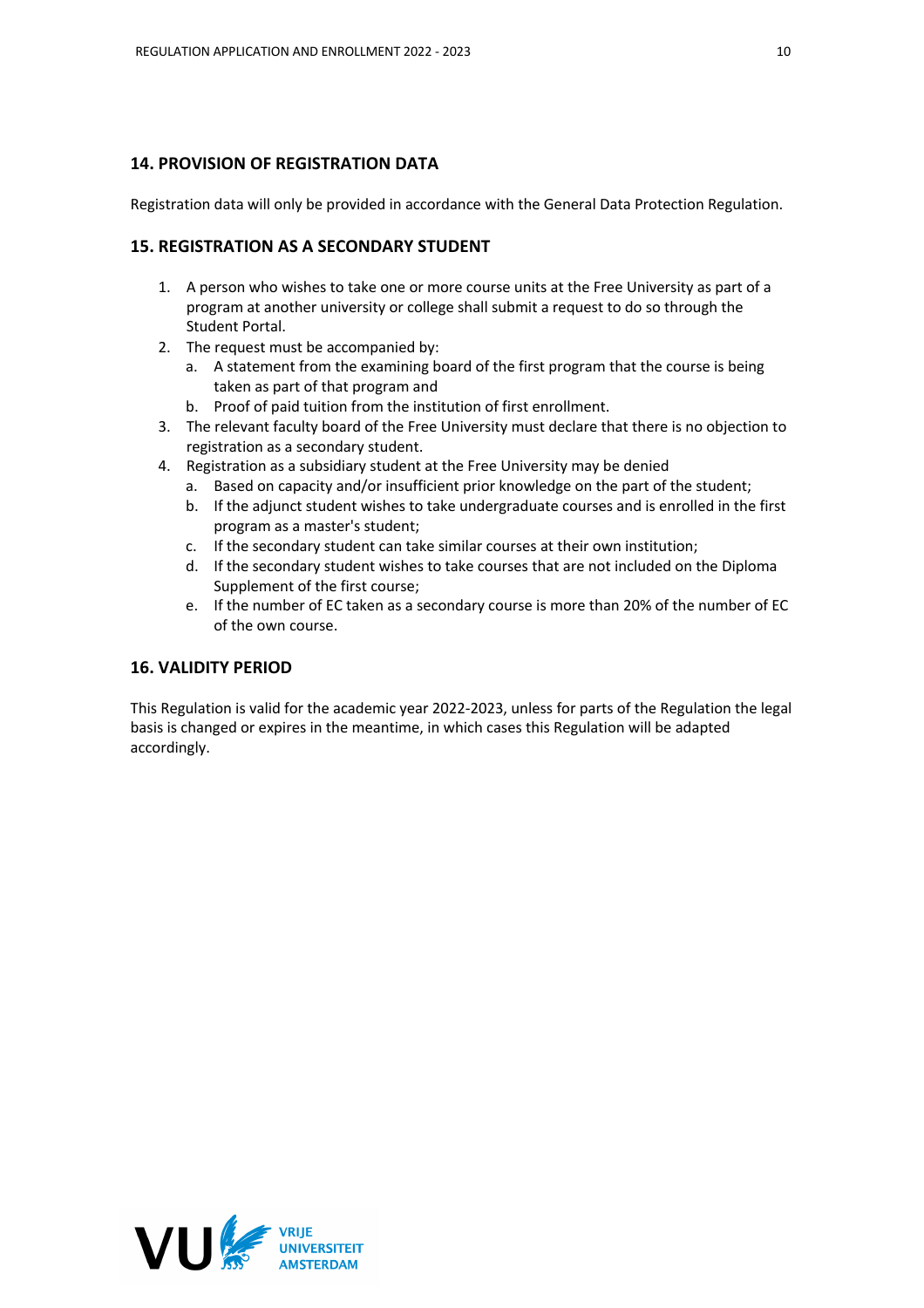# **ANNEXES**

## **APPENDIX 1 INSTITUTIONAL TUITION FEES**

Adopted by the Executive Board on July 6, 2021.

#### **ABBREVIATIONS**

- a. AUC: Amsterdam University College
- b. FRT: Faculty of Religion and Theology
- c. EEA: European Economic Area
- d. Jd: Joint degree
- e. THK: Faculty of Dentistry
- f. BETA: Faculty of Science
- g. FGB: Faculty of Behavioral and Exercise Sciences
- h. FGW: Faculty of Humanities.
- i. RCH: Faculty of Law
- j. GNK: Faculty of Medicine
- k. FSW: Faculty of Social Sciences

### **NOTE**

- A. Institutional Tuition Rate: Tuition rate established by the Board of Trustees for all persons not eligible for the statutory tuition rate.
- B. <sup>2nd</sup> Degree: The tuition fee due after obtaining a bachelor's or master's degree in Higher Education AND there is an enrollment for a second bachelor's or master's enrollment, respectively.
- C. Non-EEA rate: Tuition fee rate for persons with nationality outside the EEA.
- D. The 2020-2021 Registration and Enrollment Regulations contain the 2015 and 2018 transitional regulations. These transitional arrangements continue until academic year 2023-2024. Because there are no students who meet all the conditions of the transitional arrangements in academic year 2020-2021, the transitional arrangements and the corresponding institutional fees are not mentioned in this regulation.

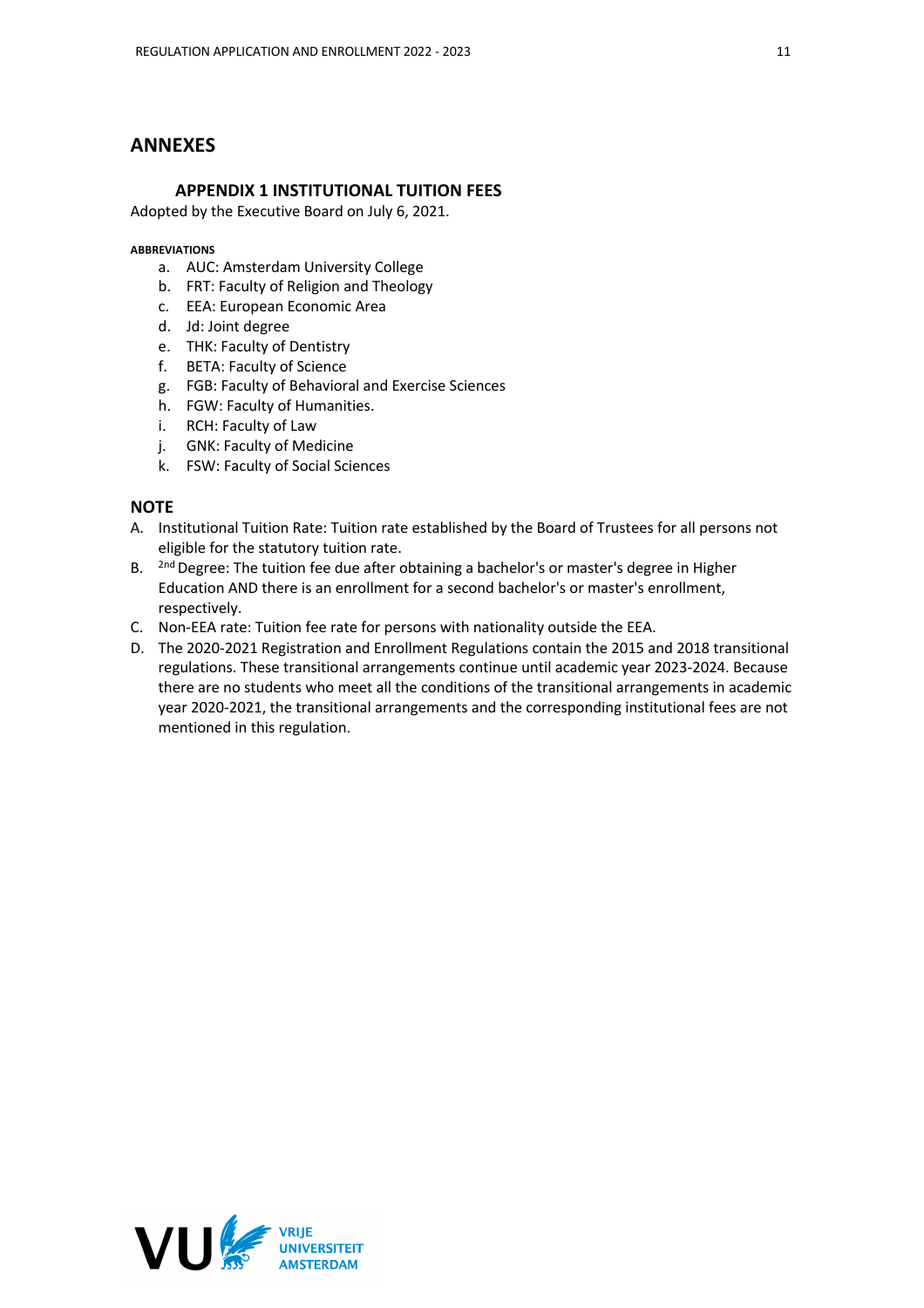| <b>AUC</b>  | <b>B</b> Liberal arts and sciences                       | € 12.610 | € 12.610 |
|-------------|----------------------------------------------------------|----------|----------|
| <b>BETA</b> | <b>Bachelors</b>                                         | € 12.660 | € 11.790 |
| <b>BETA</b> | M Chemistry (jd); M Physics & Astronomy (jd); M          | € 15.290 | € 14.010 |
|             | Computational Science (jd); M Computer Science (jd); M   |          |          |
|             | Bioinformatics and Systems Biology (jd)                  |          |          |
| <b>BETA</b> | Masters (60 EC)                                          | € 16.730 | € 14.220 |
| <b>BETA</b> | Masters (120 EC)                                         | € 15.500 | € 14.220 |
| <b>FGB</b>  | <b>B Movement Sciences</b>                               | € 12.660 | € 11.790 |
| FGB         | B Psychology; B Educational sciences                     | € 8.980  | € 8.110  |
| FGB         | M Movement Sciences; M Psychology; M Pedagogical         | € 16.830 | € 14.320 |
|             | Sciences                                                 |          |          |
| FGB         | M Human Movement Sciences: Sport, Exercise and Health    | € 15.610 | € 14.320 |
|             | (research)                                               |          |          |
| FGB         | Research masters (120 EC)                                | € 12.840 | € 11.560 |
| FGB         | M LVHO masters (60 EC)                                   | € 8.720  | € 6.210  |
| <b>FGB</b>  | M Educational masters (120 EC)                           | €7.500   | € 6.210  |
| <b>FRT</b>  | <b>Bachelors</b>                                         | € 8.980  | € 8.110  |
| <b>FRT</b>  | M Theology and Religious Studies (60 EC)                 | € 16.830 | € 14.320 |
| <b>FRT</b>  | M Theology and Religious Studies (120 EC)                | € 12.840 | € 11.560 |
| <b>FRT</b>  | M Theology and Religious Studies (180 EC)                | € 10.910 | € 10.040 |
| FGW         | B Philosophy, Politics and Economics                     | € 12.660 | € 11.790 |
| <b>FGW</b>  | B Archaeology; B Greek and Latin Language and Culture; B | €9.130   | € 8.300  |
|             | Antiquities                                              |          |          |
| FGW         | Other bachelors                                          | € 8.980  | € 8.110  |
| FGW         | M Archaeology; M Antiquities Studies                     | € 16.060 | € 14.600 |
| FGW         | M Antiquities (research)                                 | € 11.440 | € 10.400 |
| <b>FGW</b>  | Research masters (120 EC)                                | € 12.840 | € 11.560 |
| FGW         | Other masters                                            | € 16.830 | € 14.320 |
| <b>FSW</b>  | <b>Bachelors</b>                                         | € 8.980  | € 8.110  |
| <b>FSW</b>  | Research masters (120 EC)                                | € 12.840 | € 11.560 |
| <b>FSW</b>  | Other masters                                            | € 16.830 | € 14.320 |
| <b>GNK</b>  | <b>B</b> Medicine                                        | € 20.560 | € 19.690 |
| <b>GNK</b>  | M Medicine                                               | € 22.770 | € 21.900 |
| <b>GNK</b>  | M Oncology; M Cardiovascular Research (research)         | € 15.500 | € 14.220 |
| <b>RCH</b>  | <b>B Law in Society</b>                                  | €9.840   | € 8.970  |
| <b>RCH</b>  | Other bachelors                                          | € 8.980  | € 8.110  |
| <b>RCH</b>  | Masters                                                  | € 16.830 | € 14.320 |
| <b>SBE</b>  | <b>B International Business Administration</b>           | €9.870   | € 8.840  |
| SBE         | Other bachelors                                          | € 8.980  | € 8.110  |
| SBE         | M Entrepreneurship (jd)                                  | € 17.750 | € 14.780 |
| SBE         | M Business in Society (jd)                               | € 12.840 | € 11.560 |
| SBE         | M Research in Economic Theory (Tinbergen); M Business    | € 15.900 | € 15.900 |
|             | Data Science (jd).                                       |          |          |
| SBE         | Masters (60 EC)                                          | € 16.830 | € 14.320 |

THK  $\begin{array}{|c|c|c|c|c|}\n\hline\n\text{B} \text{Dentistry} & \begin{array}{|c|c|c|}\n\hline\n\text{E} \text{22.770} & \begin{array}{|c|c|}\n\hline\n\text{E} \text{20.700}\n\hline\n\end{array}\n\end{array}$ THK  $M$  Dentistry  $\left| \begin{array}{ccc} \epsilon & \epsilon & \epsilon \end{array} \right|$   $\epsilon$  25.080  $\epsilon$  22.800

# **INSTITUTIONAL TUITION FEES Faculty** Training **Not EEA**  $^{2nd}$  Degree

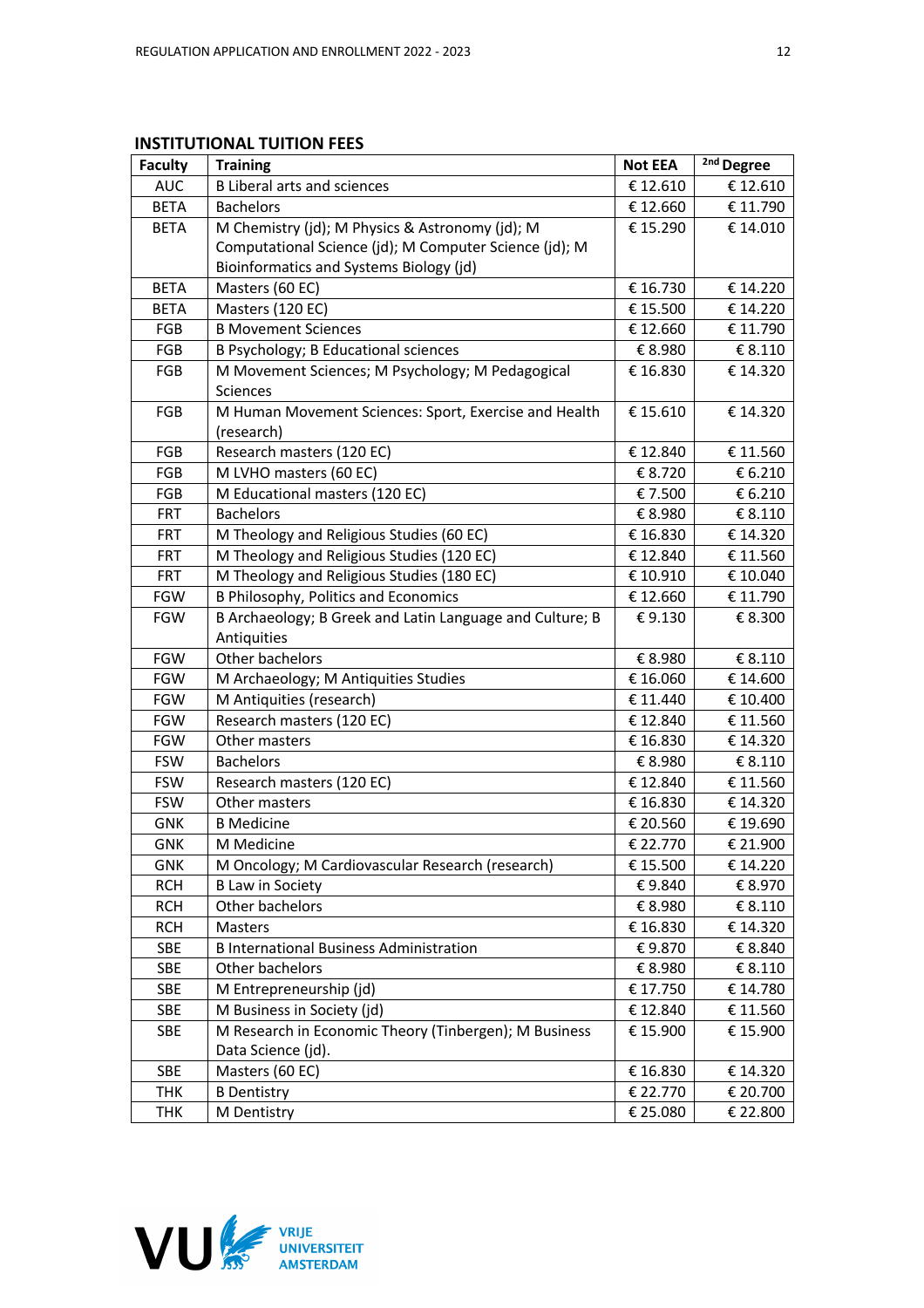#### **RATES TRANSITIONAL ARRANGEMENT 2020**

| <b>Faculty</b> | <b>Training</b>    | EEA      | <b>Not EEA</b> |
|----------------|--------------------|----------|----------------|
| <b>FRT</b>     | B Theology (jd)    | € 5.264  | € 5.264        |
| тнк            | <b>B</b> Dentistry | € 19.479 | € 21.427       |
| тнк            | M Dentistry        | € 21.690 | € 23.796       |

#### **RATES TRANSITION 2021**

| <b>Faculty</b> | <b>Training</b>                                         | <b>EEA</b> | <b>Not EEA</b> |
|----------------|---------------------------------------------------------|------------|----------------|
| <b>BETA</b>    | Masters (60 EC)                                         | n/a.       | € 15.267       |
|                | M Movement Sciences; M Psychology; M Pedagogical        |            |                |
| <b>FGB</b>     | <b>Sciences</b>                                         | $n/a$ .    | € 15.372       |
| <b>FGB</b>     | M Teacher education (ULO) (60 EC)                       | $n/a$ .    | € 15.372       |
| <b>FRT</b>     | Theology and Religious Studies (60EC)                   | $n/a$ .    | € 7.178        |
|                | Bachelor's degree programs in ACASA (Archaeology; Greek |            |                |
| <b>FGW</b>     | and Latin language and culture; Antiquities)            | 8.107<br>€ | $n/a$ .        |
| <b>FGW</b>     | Master's programs (60 EC))                              | n/a.       | € 15.372       |
|                | Master's programs in ACASA (Archaeology; Antiquities    |            |                |
| <b>FGW</b>     | Studies)                                                | € 14.320   | € 15.372       |
| <b>FSW</b>     | Master's programs (60 EC)                               | $n/a$ .    | € 15.372       |
| <b>RCH</b>     | Master's programs (60 EC)                               | $n/a$ .    | € 15.372       |
| <b>SBE</b>     | Master's programs (60 EC)                               | $n/a$ .    | € 15.372       |
| <b>SBE</b>     | M Entrepreneurship (joint degree)                       | $n/a$ .    | € 16.141       |

### **OTHER INSTITUTIONAL RATES**

- 1. The institutional tuition fee for students for whom tuition is paid by the UAF is €2,209.
- 2. Non-EEA students participating in the Erasmus Mundus programs (Neurasmus, Atosim, Imabee) namely Neurasmus, Atosim, Imabee pay the institutional fee in the amount of the statutory fee of €2,209.

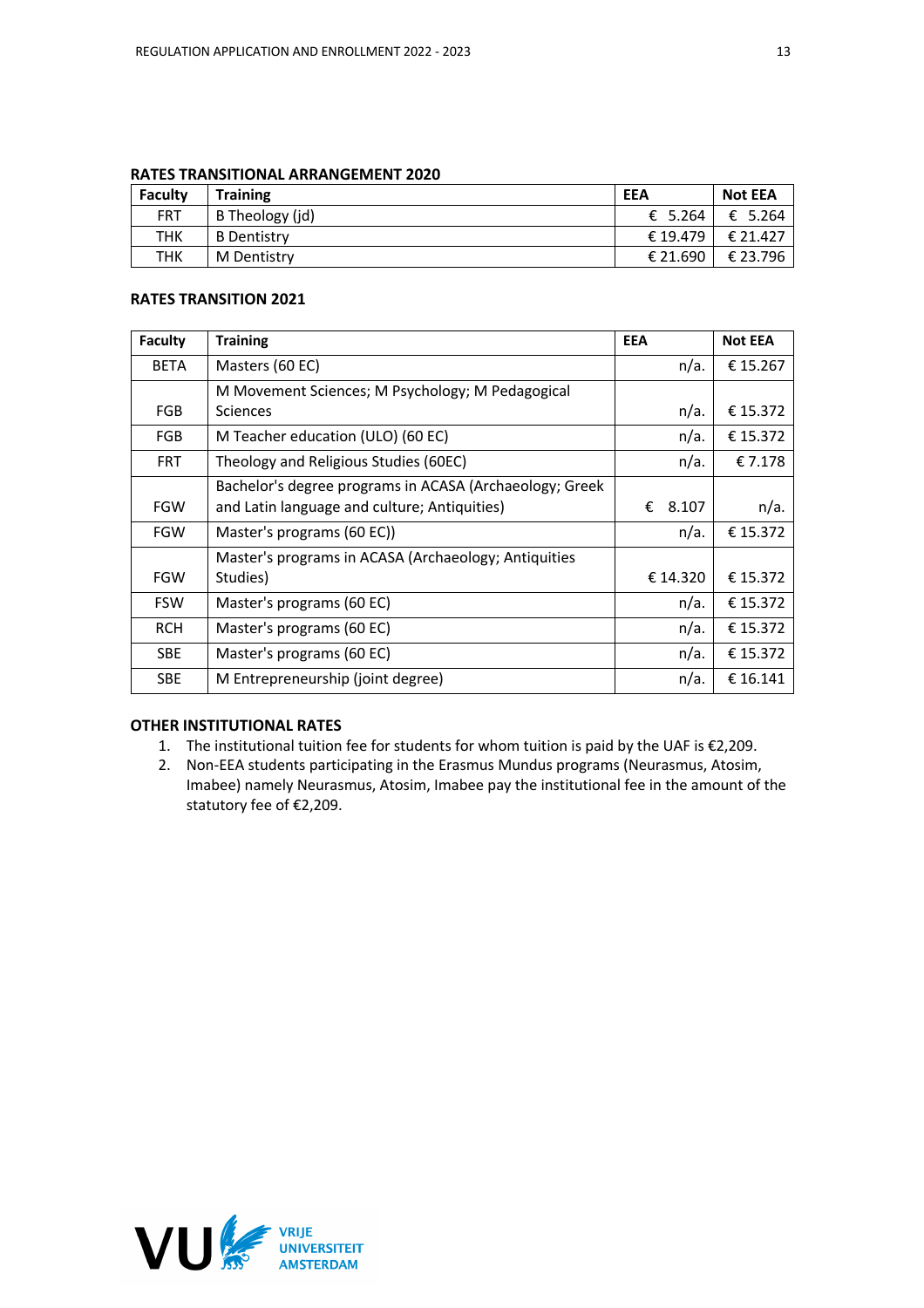### **APPENDIX 2 TUITION FEE PROTOCOL**

Enrollment will follow, after the due tuition is paid.

- 1. Satisfaction of the tuition fees is done by issuing an irrevocable (digital) authorization for payment of the amount due
	- a. At once
	- b. In five instalments. In this case, an administration fee of € 24.00 will be charged.
- 2. The Vrije Universiteit (VU) announces before the start of the new academic year on or from which date the direct debit will take place. As far as possible, the direct debit will take place on the dates on which the study financing is deposited.
- 3. By issuing an authorization, the debtor certifies that he has sufficient balance available on the collection dates specified by the VU to satisfy the collection.
- 4. If the direct debit is reversed, the VU will immediately notify the student that the registration will be automatically terminated, effective the first of the third month following the collection date.
- 5. If the student wishes to remain enrolled, they will be given 28 days to transfer the full amount due for the remainder of the academic year. If the student fails to do so, their registration will be terminated by the VU.
- 6. In the event that enrollment is terminated, as referred to in article 11 of these Enrollment and Registration Regulations, - and with it all facilities, including the VU account - the debtor himself bears the responsibility for terminating his study financing, study advance and Student Travel Product in good time, and the debtor is also responsible for any damage or penalty arising from his negligence.
- 7. Study results obtained after the date on which the registration as a student is terminated, expire.
- 8. The termination of the registration does not affect the right of the Vrije Universiteit to claim compensation from the debtor, pursuant to Section 15.2 HRA, for education wrongfully received, as well as to file a report with the aim of criminal prosecution, pursuant to Section 15.3 HRA.
- 9. Costs incurred by the Free University to collect a debt are recovered from the debtor.
- 10. In the decision to terminate the registration, the debtor is notified of the possibility of submitting a notice of objection within six weeks. After rejection of the objection, an appeal to the Board of Appeal for Higher Education in The Hague is possible against payment of court fees.
- 11. Filing an appeal does not suspend termination of enrollment.
- 12. If the student is given the opportunity to re-enroll after the appeal is filed, the student must remit the full amount due for the remainder of the academic year.

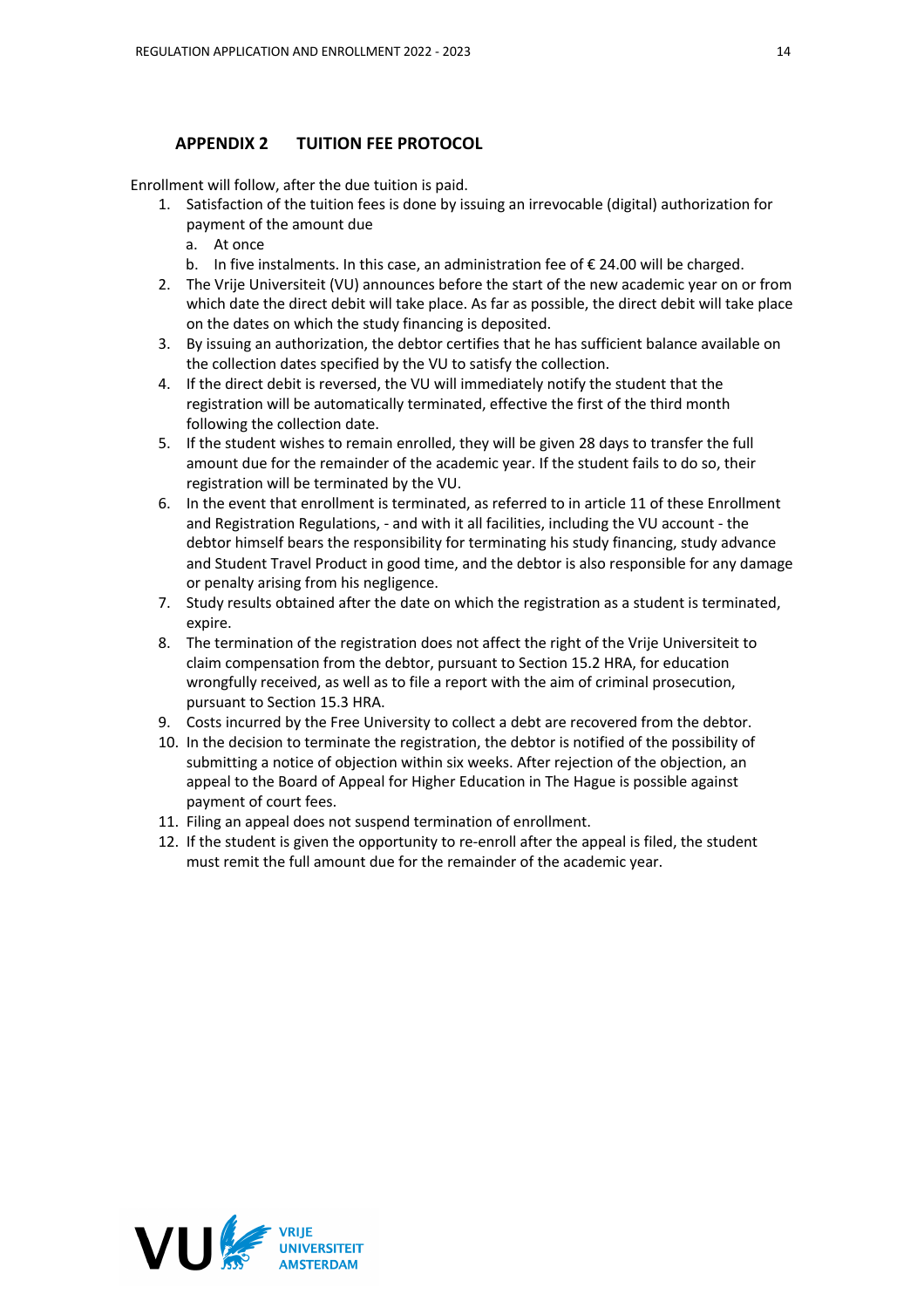## **APPENDIX 3 COLLABORATIONS**

Courses provided by the VU together with partner institutions (University of Amsterdam (UvA), Leiden University (LEI), Erasmus University (EUR) and Protestant Theological University (PthU)) for which joint educational arrangements are made.

Joint degrees

- Bachelor of Liberal Arts and Sciences (VU UvA)
- Bachelor of Physics and Astronomy (VU UvA)
- Bachelor of Chemistry (VU UvA)
- Bachelor of Theology (VU PthU)
- Master's degree in Bioinformatics and Systems Biology (VU UvA)
- Master Business in Society (VU UvA EUR)
- Master's degree in Chemistry (VU UvA)
- Master's degree in Computer Science (VU UvA)
- Master of Computational Science (VU UvA)
- Master's Degree in Education in Primary Education (VU UvA LEI)
- Master Entrepreneurship (VU UvA)
- Master Physics and Astronomy (VU UvA)

Other types of partnerships with University of Amsterdam

- Bachelor of Archaeology
- Bachelor Greek and Latin Language and Culture
- Bachelor Information Siences
- Bachelor of Mathematics
- Bachelor of Antiquities
- Bachelor of Dentistry
- Master of Archaeology
- Master of Archaeology (research)
- Master Artificial Intelligence
- Master Drug Discovery and Safety
- Master Classic and Ancient Civilizations
- Master Classic and Ancient Civilizations (research)
- Master of Ecology
- Master's in Heritage Studies: Curating Art and Cultures
- Master Information Sciences
- Master's in Biomedical Technology and Phisics
- Master of Science Business and Innovation
- Master of Stochastic and Financial Mathematics
- Master Dentistry<sup>2</sup>
- Premaster Physics
- Premaster Chemistry

<sup>&</sup>lt;sup>2</sup> The bachelor's and master's degrees in Dentistry are offered jointly by VU and UVA with UVA students being enrolled in VU's SIS for administrative reasons.

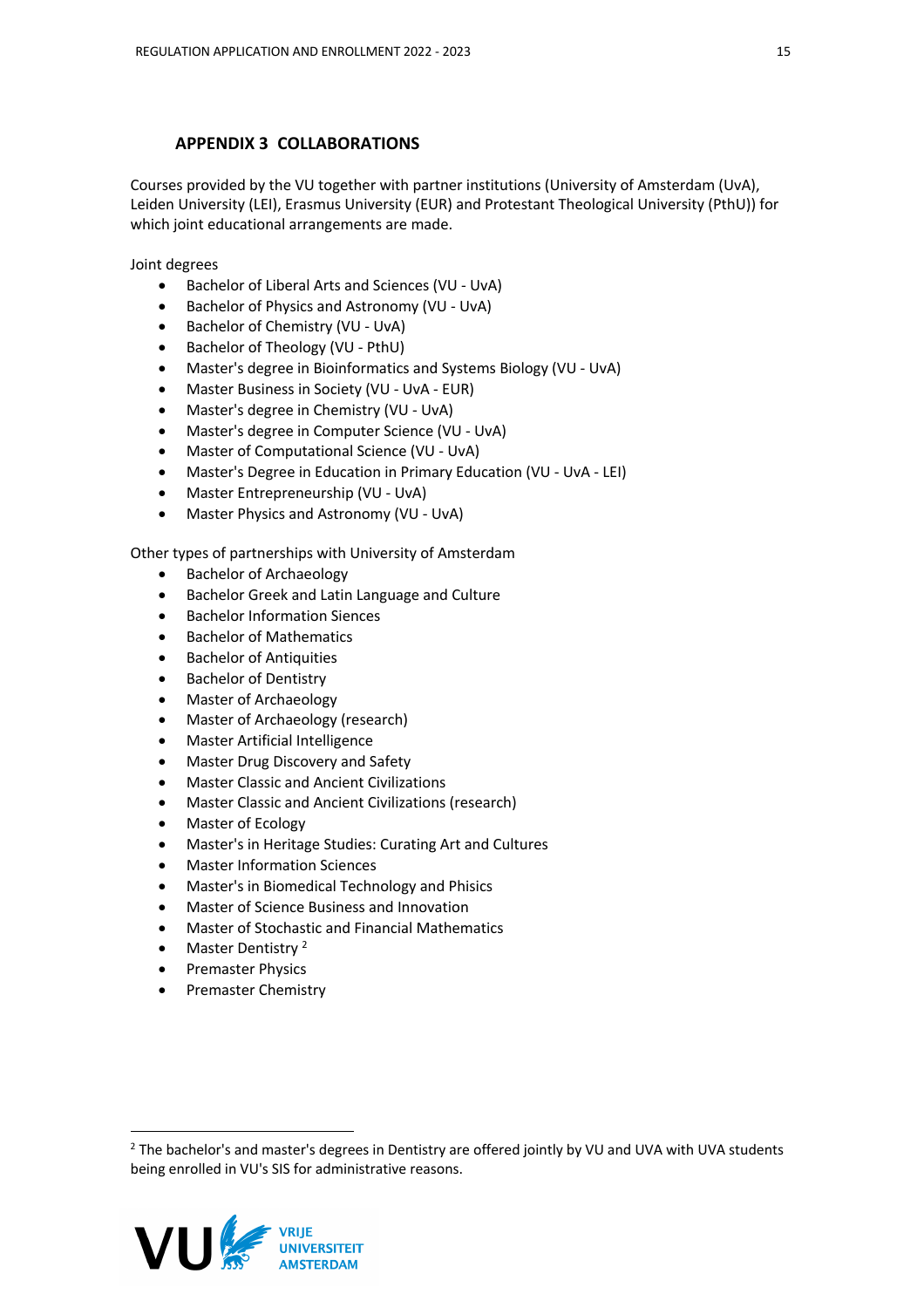#### **APPENDIX 4 FACILITIES INTERNATIONAL OFFICE**

- 1. Students who are not Dutch citizens, who apply for an English-language program and seek admission on the basis of a non-Dutch previous education may use services of the International Office (in particular visa mediation and housing), provided they apply before April 1.
- 2. Students with a previous education obtained abroad, pay a non-refundable application fee of  $\epsilon$ 100 at registration.
- 3. If students listed in Article 1 also wish to be considered for a scholarship (www.vu.nl/scholarships) they must apply for the program and scholarship by February 1.

## **APPENDIX 5 FEBRUARY INFLOW**

The following programs have a second entry point as of February 1, 2023:

- Bachelor of Physics and Astronomy (joint degree)
- Bachelor of Chemistry (joint degree)
- Master's in Accounting and Control (part-time)
- Master's in Chemistry (joint degree)
- Master's in Computer Science (joint degree)
- Master Drug Discovery and Safety
- Master's in Physics and Astronomy (joint degree)
- Master Tax Law
- Master of Mathematics
- Master of Law

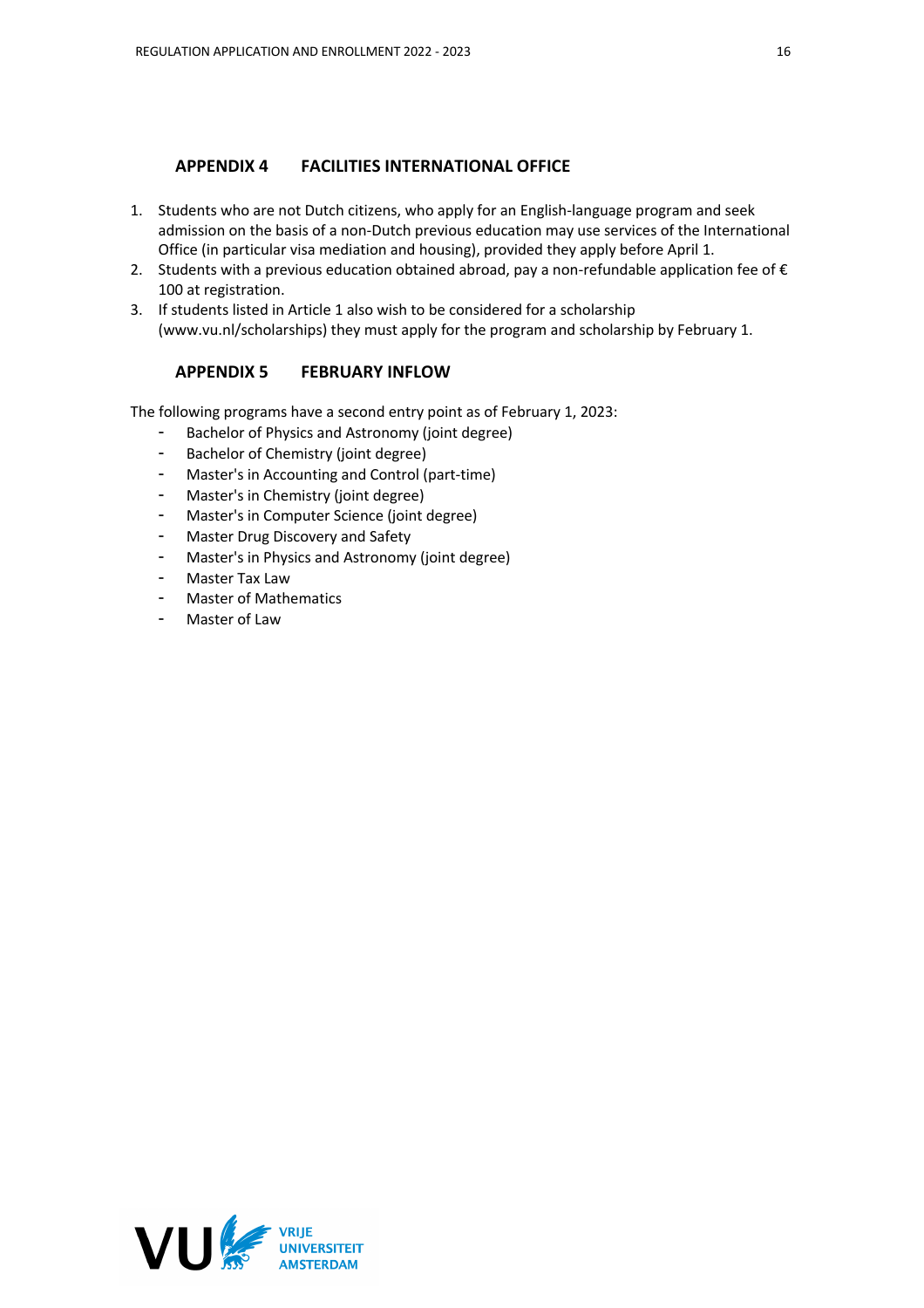## **APPENDIX 6 GUIDELINE STUDY CHECK**

Guideline VU Student Choice Check

The VU Student Choice Check consists of a university regulation (presented here) and a faculty regulation, which can be found on the faculties' websites.

## **VU STUDY CHOICE CHECK SCHEME**

#### **Definition**

- a. Candidate: interested person who wishes to register for the first time for the first year of study of an undergraduate program at VU.
- b. VU-Study Check: set of study activities offered by VU
- 1. Studying Advice
	- a. VU Student Choice Check consists of a. a digital questionnaire, and b. a program-specific activity.
	- b. A candidate will apply through Studielink from October 1 prior to the academic year until May 2 of the following year.
	- c. After registering in Studielink, the candidate will be directed to the digital matching questionnaire.
	- d. Completion of the questionnaire results in an automatically generated recommendation and is provided to the candidate by electronic message immediately after completion.
	- e. This regulation does not apply to the candidate:
		- Who has applied for a numerus fixus program or a program with selection
		- Who applies after May 1, if he demonstrates that he received a negative binding study advice (BSA) for another program after May 1 of the same calendar year.
- 2. Registration before May 1
	- a. Applicants who have applied by May 1 are entitled to admission to the program of their choice after completing the digital questionnaire.
	- b. Notwithstanding the first paragraph, the board of the faculty to which the programme of the candidate's choice belongs may require participation in the programme-specific study choice activity in addition to completing the matching questionnaire. The right to admission to the programme shall then be granted after completion of the programme-specific study choice activity.
	- c. The board of the faculty, to which the program of the candidate's choice belongs, shall invite the candidate to participate in the program-specific study activity.
- 3. Registration after May 1
	- a. If the candidate, other than those referred to in article 2, paragraph 5, subparagraph 2, enrolls for the first time in higher education after May 1, the Student Administration will determine whether the candidate obtains admission rights to the program in question.
- 4. The program specific study activity
	- a. The program offers an activity at least once per academic year.
	- b. The study choice activity provides the candidate with an understanding of the requirements of the program.
	- c. Each faculty will set up a web page that will list the date of the matching activity, as well as a more detailed explanation of the activity.
	- d. If participation in the study activity has been made mandatory, the Faculty Board may set a date by which the requirement must be met. This date will be listed on the program's